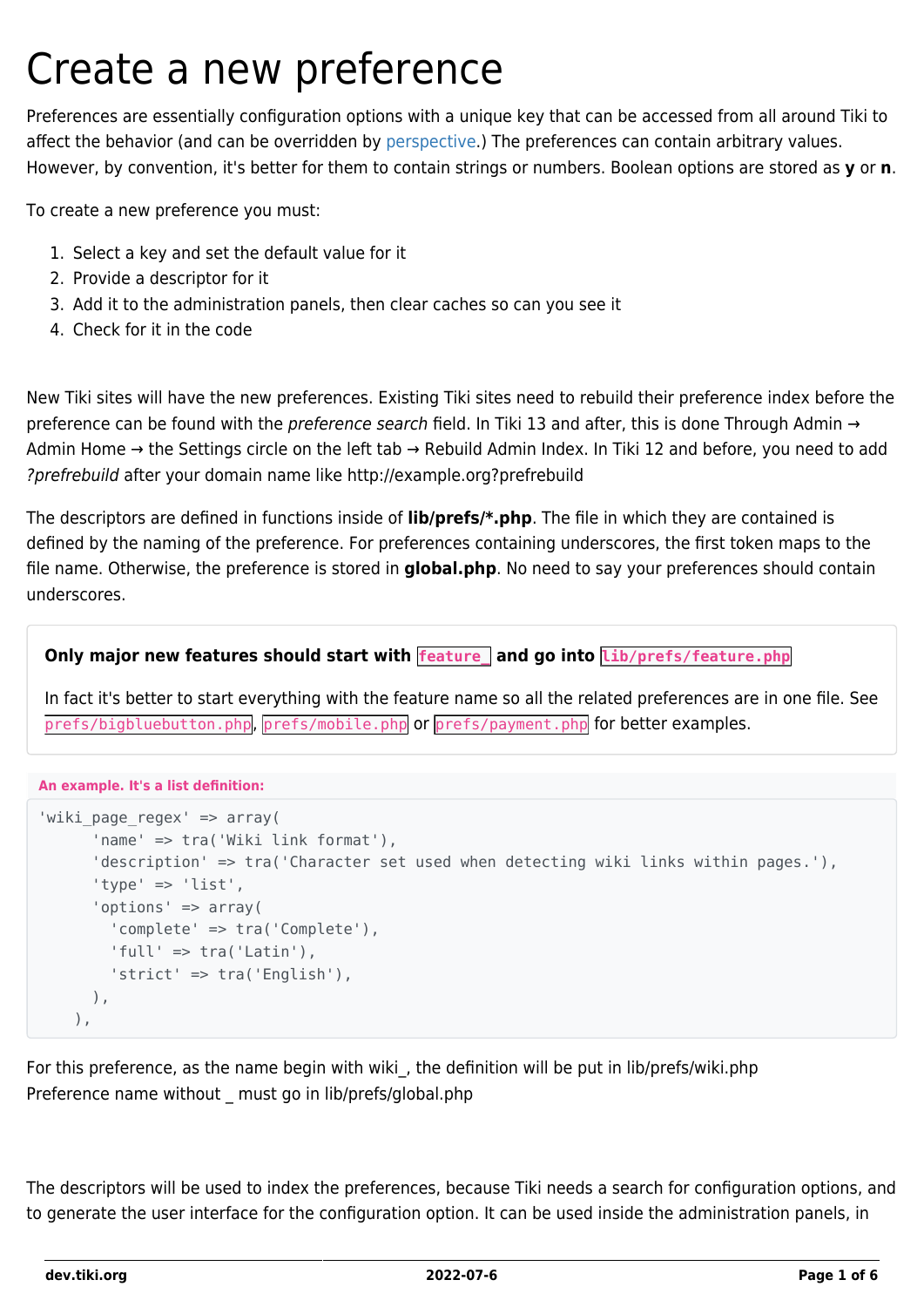the perspective editor and throughout the application to provide controls to enable the features when they are checked.

In most cases, you can refer to other descriptors to obtain the result you want. There are more details available in [Preferences](https://dev.tiki.org/Preferences) about the exact options and behaviors. When selecting the name, remember that it can be used in various contexts. The description should not be a direct repetition of the name. Provide more details and attempt to use different words to ease the searching.

To add the preference to an administration panel, please see [Code Howto: Add a preference to an admin panel](https://dev.tiki.org/Code-Howto%3A-Add-a-preference-to-an-admin-panel)

Checking for the preferences or using them is just a matter of accessing the right key in the **\$prefs** global array. When checking for a boolean value, it is recommended to always check for the positive value.

**Checking for positive values**

```
// Good
if (s^{prefs['example" mvref'] == 'v') {
}
// Good
if ($prefs['example mypref'] != 'y') {
}
// Bad
if (sprefs['examplemypref'] == 'n') {
}
```
When a feature is required to access a complete page, you should use the standard check that will interrupt execution:

**Standard check**

```
require once 'tiki-setup.php';
$access->check_feature('example_mypref');
```
Checks can also be made within the plugin and module descriptors, preventing them from executing altogether.

For configuration options containing strings or numbers rather than simple on/off flags, they can simply be used as normal values.

# **Descriptors**

To see/modify the look & feel of the preferences in the admin panels: <https://sourceforge.net/p/tikiwiki/code/HEAD/tree/trunk/templates/prefs/>

#### name

The name of the preference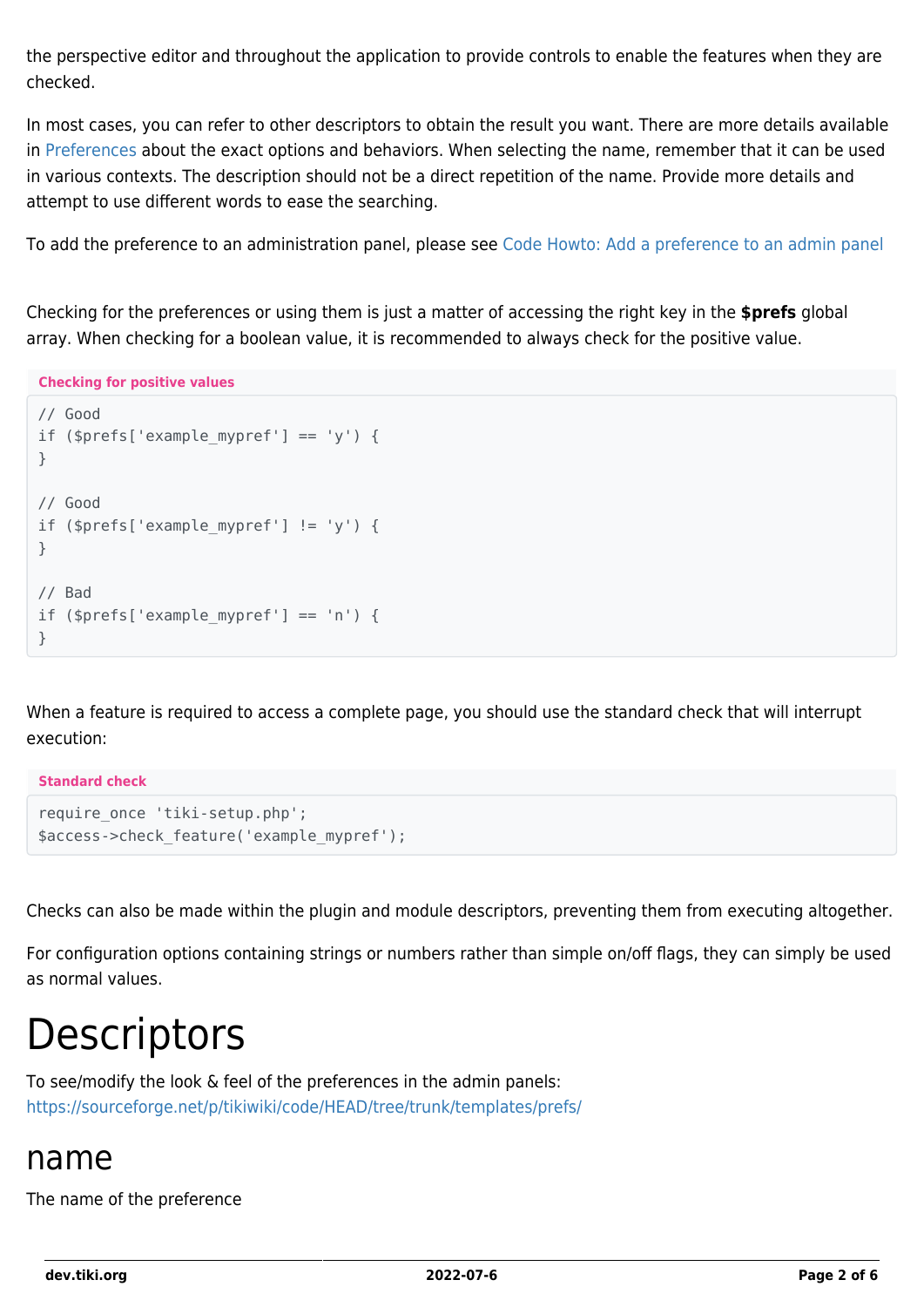### description

A 1-line description. This should be meaningful out of context

**name** and **description** are indexed for searching. The quality of the text will impact the usefulness of the search.

### default

Default value (useful for reset)

The default values used to be set by an array in **lib/setup/prefs.php** but in recent versions, they are set with the rest inside of **lib/prefs/\*.php**

### type

Dynamic preferences are dealing with different field types:

- **flag**: shows a checkbox
- **list**: prints a dropdown with a single selection. This field type requires the options array
- **multicheckbox**:
- **multilist**: prints a dropdown with multiple choice possible. This field requires, too, the options array.
- **password**:
- **radio**: radio
- **text**: shows a textfield. This field type accepts 2 properties:
	- **size**: the size of the input field (in characters). Default size is "80"
	- **filter**: the type of data (digits or .....). Default is "accept everything"
- **textarea**: shows a textarea. This field type accepts 2 properties:
	- **size**: the amount of lines displayed in the textarea.
	- **filter**: the type of data (digits or .....). Default is "accept everything"

#### options (array)

if relevant for the type

#### size

Size attribute of the input field HTML tag (if relevant for the type)

### filter

digits, lang, url, text, ...

### help

wiki page name on doc.tiki.org, which is accessible via question mark pop-up help

### dependencies (array)

If another preference needs to be activated for this one to work. Dependencies are only displayed, they are not actually enforced.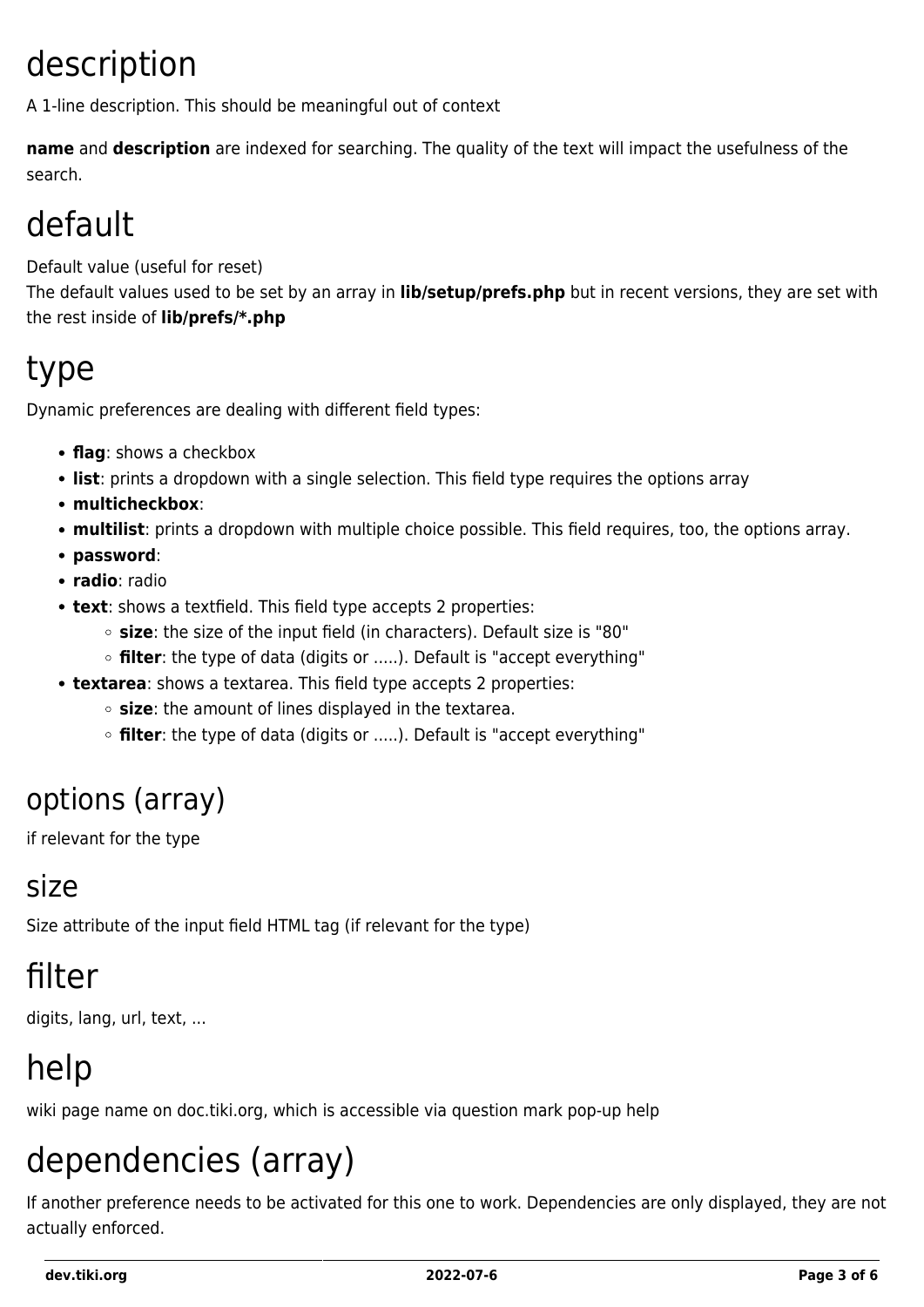### extensions (array)

PHP extensions required

## detail

Some more information about the preference.

### warning

Will add a hard to miss notice

### hint

**hint** can be used on any preference. The text will be displayed as a note below close to the field.

### shorthint

**shorthint** can be used on text. The text will be displayed on the right of the text box

### keywords

Put synonyms and misspellings that will be caught by the preference search engine in tiki-admin.php and for **[Perspectives](http://doc.tiki.org/Perspectives)** 

### perspective

Preferences can be overridden per [perspective](https://dev.tiki.org/Perspective). But when this is not wanted/suitable/logical/safe:

```
To make it impossible to change a preference per perspective
'perspective' => false,
```
## public

Indicates the preference is a safe value that can potentially be presented to users. Suitable for site titles and other simple values.

Used by the [profile installer](http://profiles.tiki.org/Preference%20Management) and [PluginShowPref.](http://doc.tiki.org/PluginShowPref)

```
To allow presenting the preference to a user
```

```
'public' => true,
```
#### parameters

```
A parameter like Autocomplete
```

```
'parameters' => array(
         'autocomplete' => 'off'
```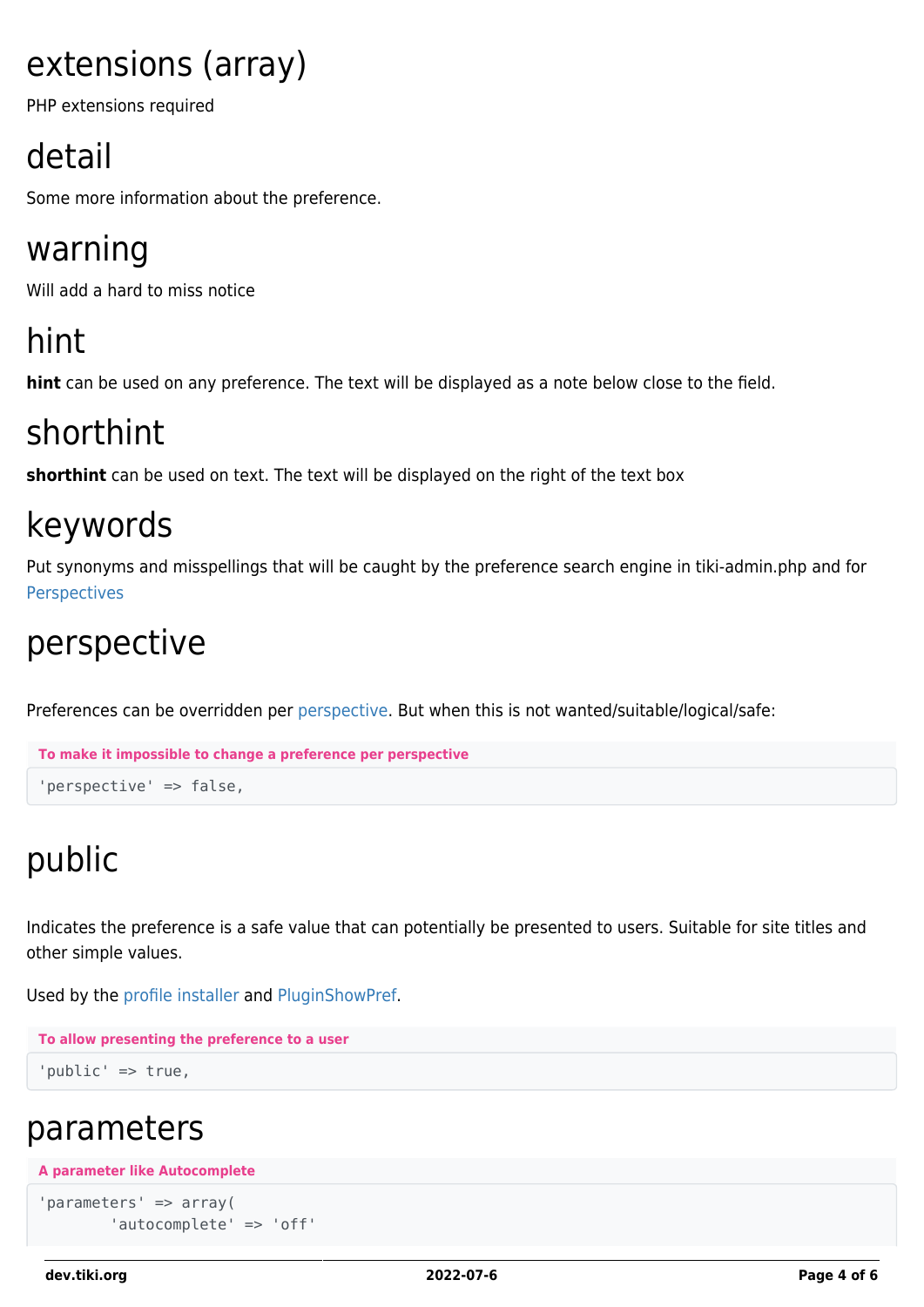See also [the commit that introduced this feature.](http://tikiwiki.svn.sourceforge.net/tikiwiki/?rev=33546&view=rev)

#### admin

URL of the admin panel for this feature (if applicable)

This is for a link from the pref to the admin panel. To know where the pref is located, run the prefreport script.

#### module

filter for module related to this feature (if applicable)

#### permission (array)

filter for permissions related to this feature (if applicable)

### plugin

filter for plugins related to this feature (if applicable)

It is better to add the plugin as a preference in the admin panel, near the relevant preferences. Just add a line like the following to templates/admin/\*.tpl

{preference name=wikiplugin\_kaltura}

#### view

URL of the list of objects for this feature (if applicable)

#### separator

When there are several values, how are they separated? usually with a comma (,)

#### translatable

Mark the preference as available for translation

#### tags (array)

basic, advanced, experimental, deprecated etc. for use in the admin panel filter and search.

Unavailable will appear to site admin if the system requirements are not met or preference is blocked via [System Configuration](http://doc.tiki.org/System%20Configuration)

On a fresh install, basic and new are shown. The user can temporarily (until he changes page) or permanently (until he changes the setting to something else) pick any combination of tags.